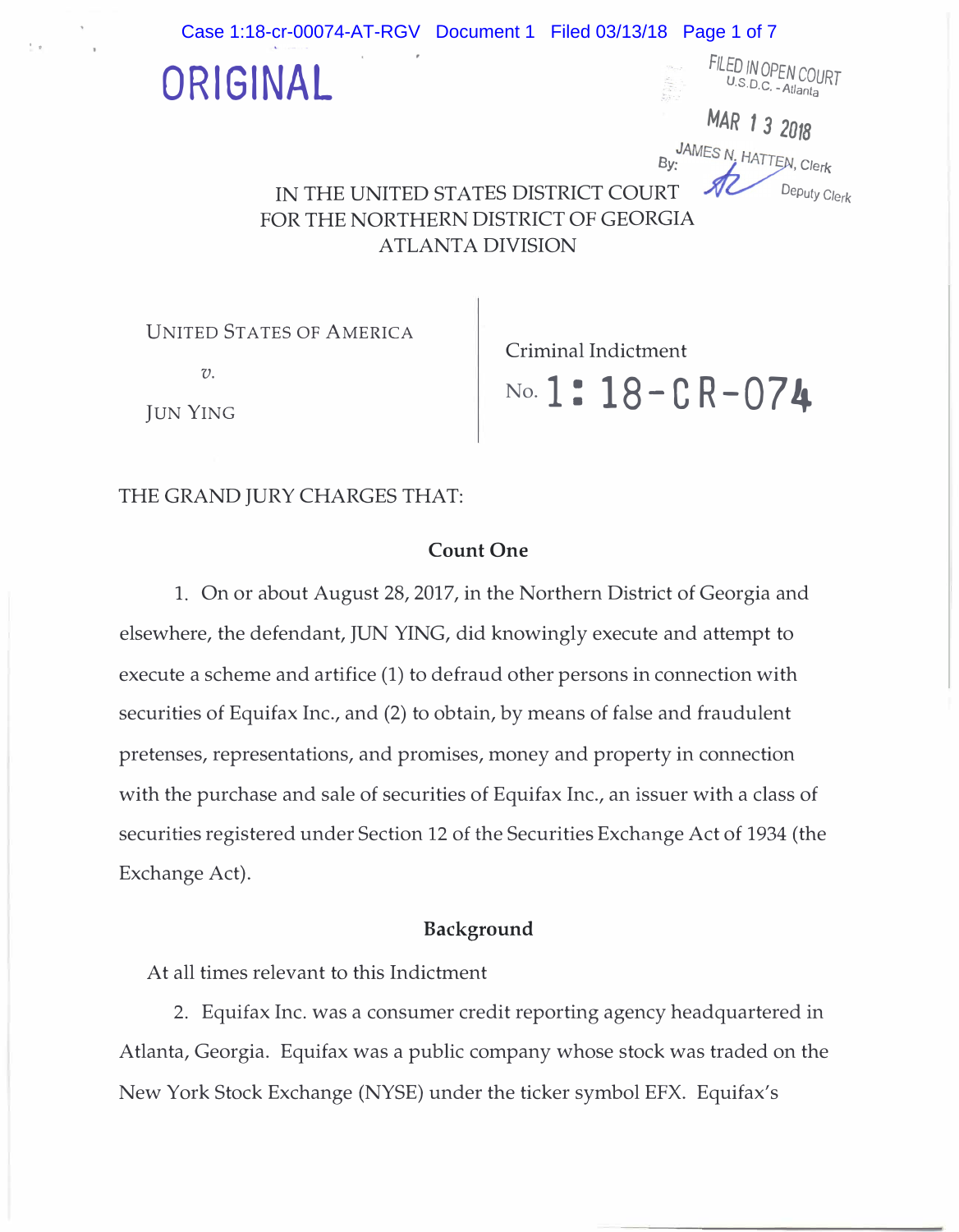securities were registered with the United States Securities and Exchange Commission (SEC) pursuant to Section 12(b) of the Exchange Act.

 $-$ .

3. JUN YING was the Chief Information Officer for Equifax's U.S. Information Solutions.

4. Equifax required its officers, directors, and employees, including JUN YING, to abide by its Business Ethics and Compliance Program, which included an Insider Trading Policy. The Insider Trading Policy provided that employees may not trade in Equifax securities if they "are aware of material nonpublic information."

5. On July 25, 2017, JUN YING received an email reminding him that he could not trade in Equifax securities if he was aware of material nonpublic information.

6. From in or about mid-May 2017 through July 2017, unknown individuals obtained unauthorized access to some of Equifax's databases. As a result of this security breach, the unknown individuals acquired the names, Social Security numbers, birth dates, addresses and, in some instances, driver's license numbers of approximately 145 million people.

7. On or about July 29, 2017, Equifax discovered suspicious activity on its network. It began an investigation and remediation efforts.

8. Over the next several weeks, Equifax and its advisors reviewed forensic data to determine the scope of the intrusion.

9. On or about August 12, 2017, through August 15, 2017, Equifax changed internal administrative credentials for many internal databases. JUN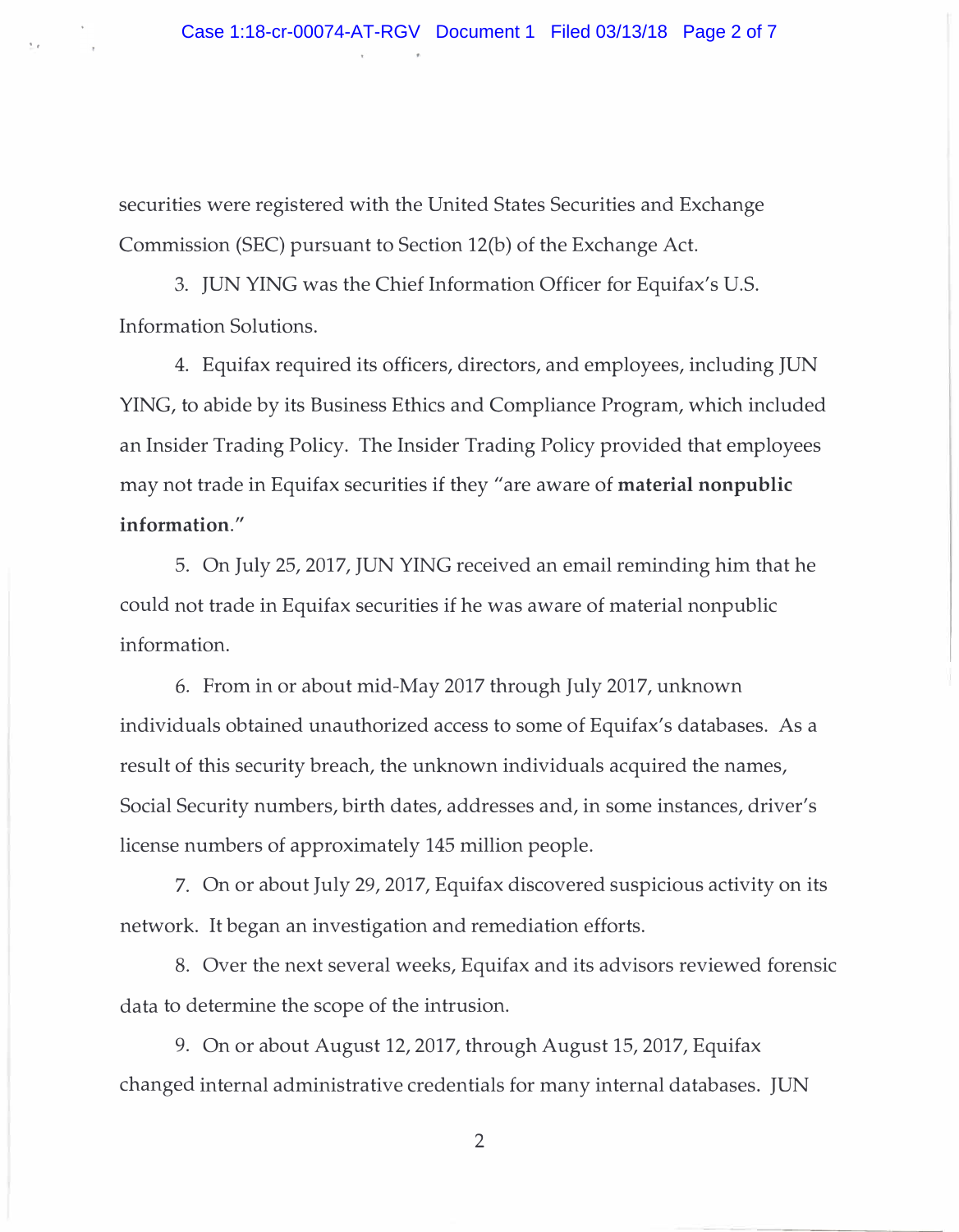YING was aware of these changes and Equifax employees who reported to JUN YING were responsible for changes to some of these credentials.

10. By on or about August 15, 2017, Equifax had determined that consumers' personally identifiable information likely was taken as a result of the breach.

11. On or about August 15, 2017, Equifax imposed a special trading blackout date for its employees who were aware of the breach.

12. On or about Friday, August 25, 2017, JUN YING and several of Equifax employees who reported to him were asked to assist in responding to the breach, although he was not informed that Equifax had been breached. This work was portrayed as part of a breach opportunity involving a potential Equifax customer.

13. In texts sent by JUN YING on or about August 25, 2017, to W.M., JUN YING said "Sounds bad. We may be the one breached" and "I'm starting to put 2 and 2 together."

14. On or about Monday, August 28, 2017, JUN YING executed three web searches from his Equifax computer.

a. The first was recorded by his computer as:

https:/ /www.bing.com/search?q=experian+breach&form=EDGTCT&qs= AS&cvid=65590692da184d718f9d32a608a154fb&cc=US&setlang=en-US

This url leads to a Bing search page showing a search that reads: "experian breach".

b. The second was recorded by his computer as: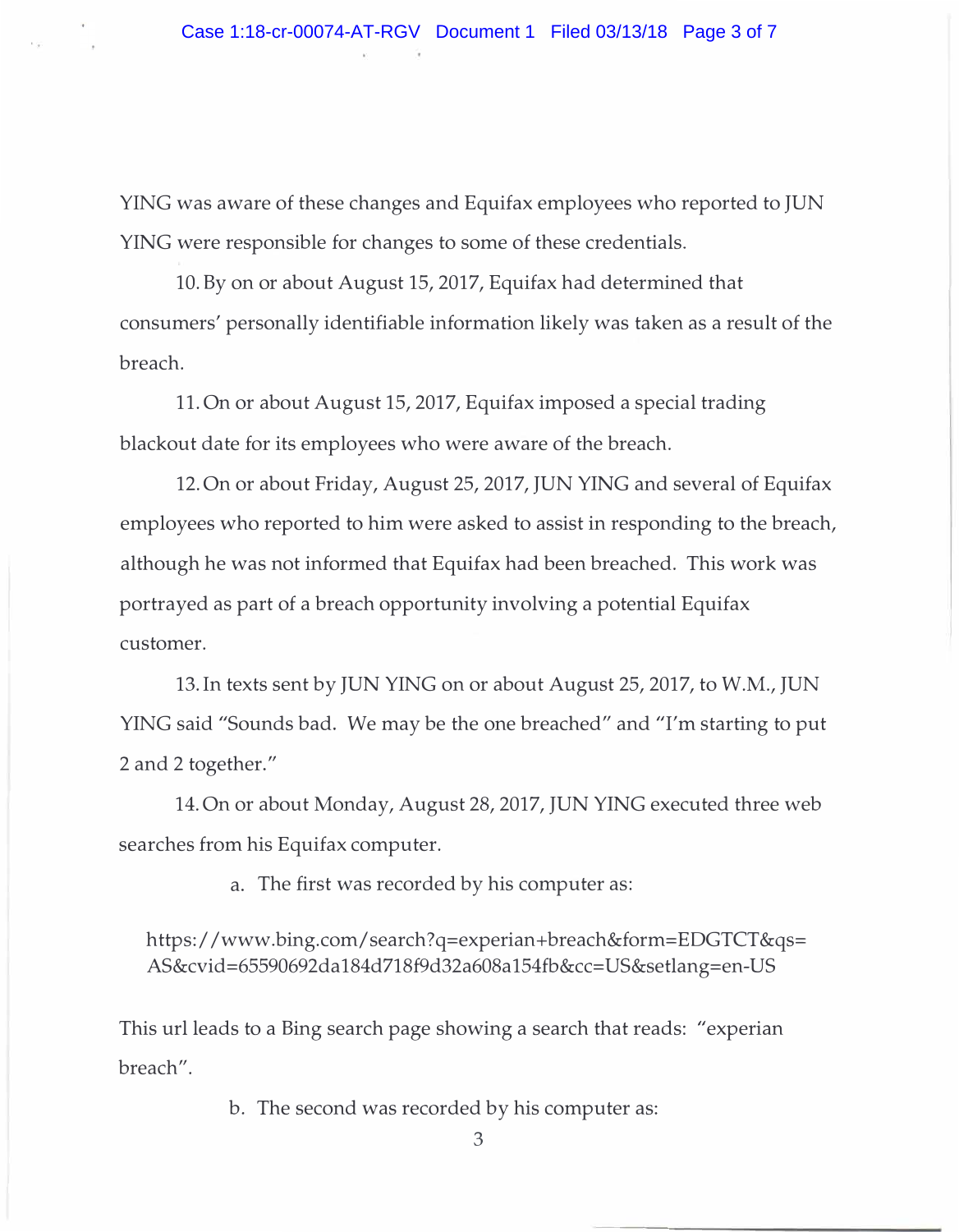https:/ /www.bing.com/ search?q=experian+stock+price+9%2Fl5%2F2015 &form=EDGEAR&qs=PF&cvid=a0663343a9174835976613f92acdceea&cc= US&setlang=en-US

This url leads to a Bing search page showing a search that reads: "experian stock price 9/15/2015".

c. The third was recorded by his computer as:

https: / / www .bing.com/ search? q=experian +breach+ 2015&form=EDGTC T &qs=AS&cvid=Oa9c3600b 1454b6e82edafd3bb5a5285&cc= US&setlang=en -US

This url leads to a Bing search page showing a search that reads: "experian breach 2015".

15. JUN YING held stock options for Equifax securities in a UBS Financial Services account ending in 24 EF.

16. Less than an hour after the web searches described above, JUN YING accessed a UBS website. He executed trades that exercised all of his available stock options in the account ending in 24 EF, resulting in him receiving 6,815 shares of Equifax stock in the same account. JUN YING sold all of these shares, receiving over \$950,000, for a realized gain of over \$480,000.

17. On or about August 29, 2017, JUN YING texted M.D. "I think some big media announcement is coming about us" and "I think it might be bad."

18. Nine days later, on or about September 7, 2017, after the stock market had closed for the day, Equifax publicly disclosed the data breach. The following day, Equifax's stock dropped in price.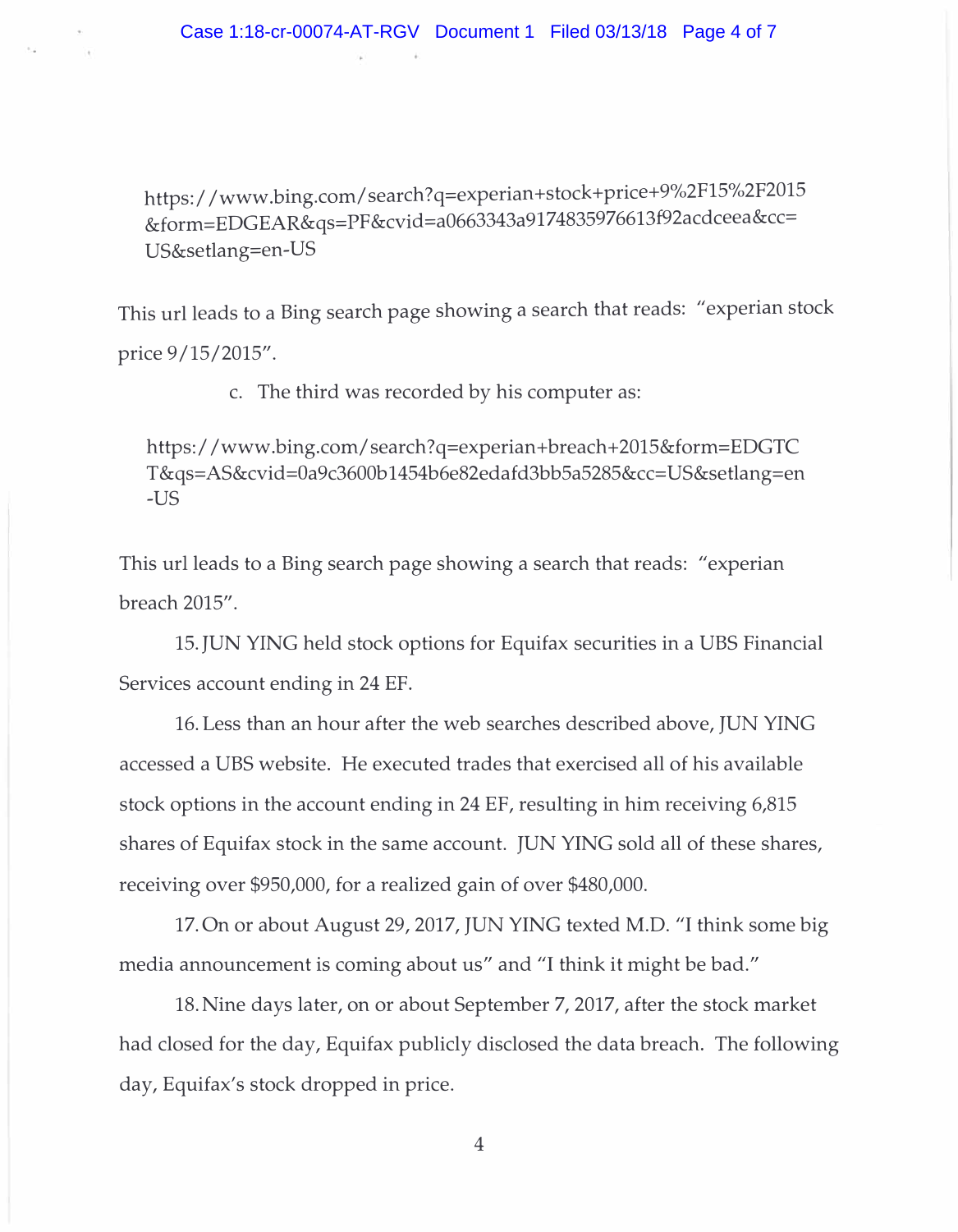#### Defendant's Scheme to Defraud

19. In violation of his obligations under the Insider Trading Policy and of the fiduciary and other duties of trust and confidence that JUN YING owed to Equifax and its shareholders, on or about August 28, 2017, JUN YING traded in Equifax securities on the basis of material nonpublic information related to the data breach, and thereby earned illegal profits and illegally avoided losses.

#### Execution of Defendant's Scheme to Defraud

20. On or about August 28, 2017, in the Northern District of Georgia and elsewhere, for the purpose of executing and attempting to execute his scheme and artifice to defraud, and to obtain money and property by means of false and fraudulent pretenses, representations, and promises, JUN YING, exercised approximately 6,815 Equifax stock options and sold the resulting shares on the basis of material nonpublic information.

All in violation of Title 18, United States Code, Section 1348.

#### Count Two

21. The factual allegations set forth in paragraphs 2 through 18 are realleged and incorporated by reference as though fully set forth herein.

22. On or about August 28, 2017, in the Northern District of Georgia and elsewhere, the defendant, JUN YING, by use of the means and instrumentalities of interstate commerce, the mails, and facilities of national securities exchanges, directly and indirectly, did knowingly and willfully use manipulative and deceptive devices and contrivances in connection with the purchase and sale of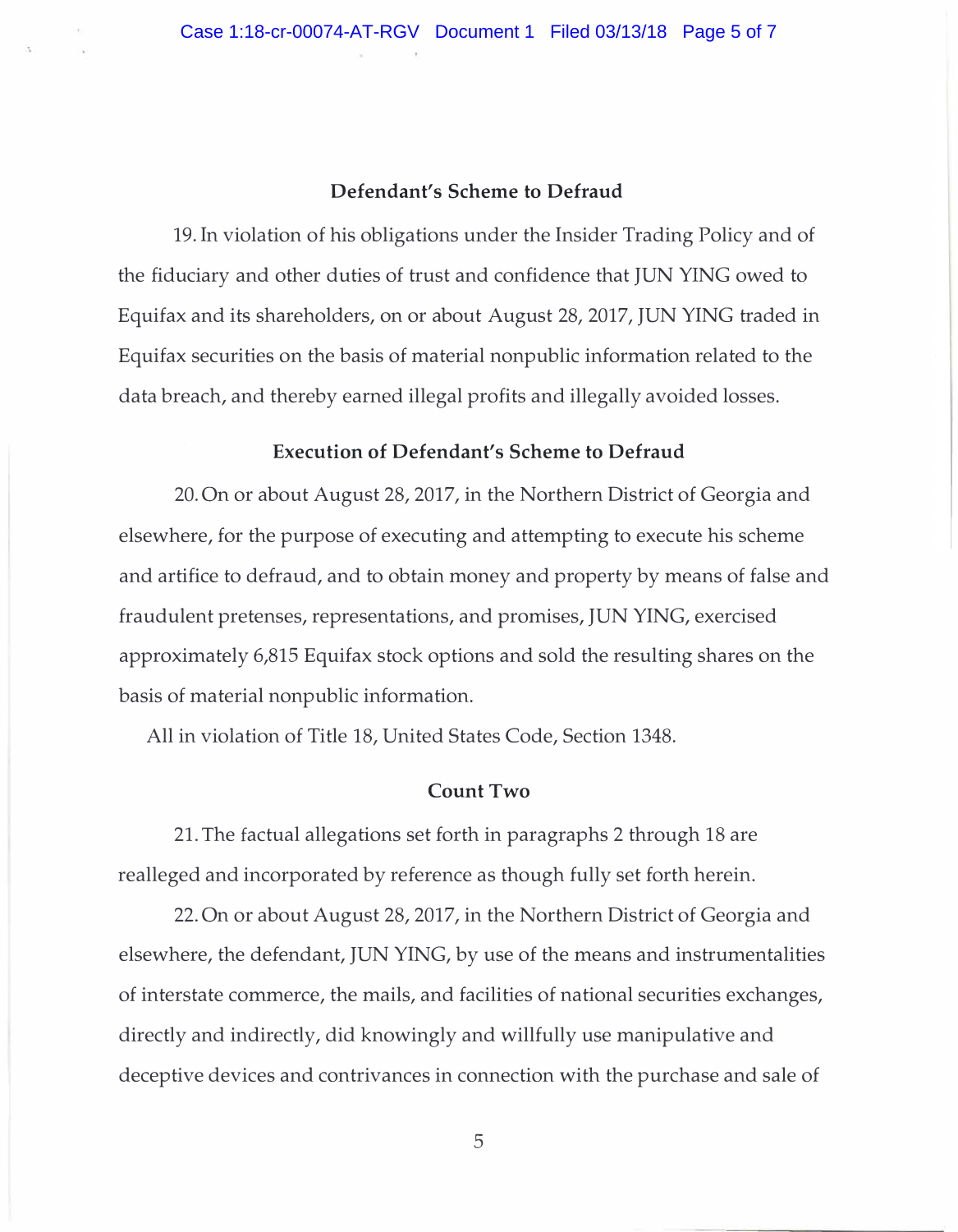securities of Equifax Inc. and did (a) employ a device, scheme and artifice to defraud; (b) make untrue statements of material facts and omit to state material facts necessary in order to make the statement made, in light of the circumstances under which they were made, not misleading; and (c) engage in acts, practices and courses of business which would and did operate as a fraud and deceit upon any person, in connection with the purchase and sale of said securities, in that the defendant JUN YING exercised approximately 6,815 Equifax stock options and sold the resulting shares on the basis of material nonpublic information.

All in violation of Title 15, United States Code, Section 78j(b) and Section 78ff; and Title 17, Code of Federal Regulations, Section 240.lOb-5 and Section 240.10b5-1.

#### Forfeiture Provision

Upon conviction of one or more of the offenses alleged in Counts One and Two of this Indictment, the defendant, JUN YING, shall forfeit to the United States pursuant to Title 18, United States Code, Section 981(a)(1)(C), all property, real and personal, constituting or derived from proceeds traceable to the offense(s).

If, as a result of any act or omission of the defendant, any property subject to forfeiture:

- a. cannot be located upon the exercise of due diligence;
- b. has been transferred or sold to, or deposited with, a third person;
- c. has been placed beyond the jurisdiction of the Court;
- d. has been substantially diminished in value; or